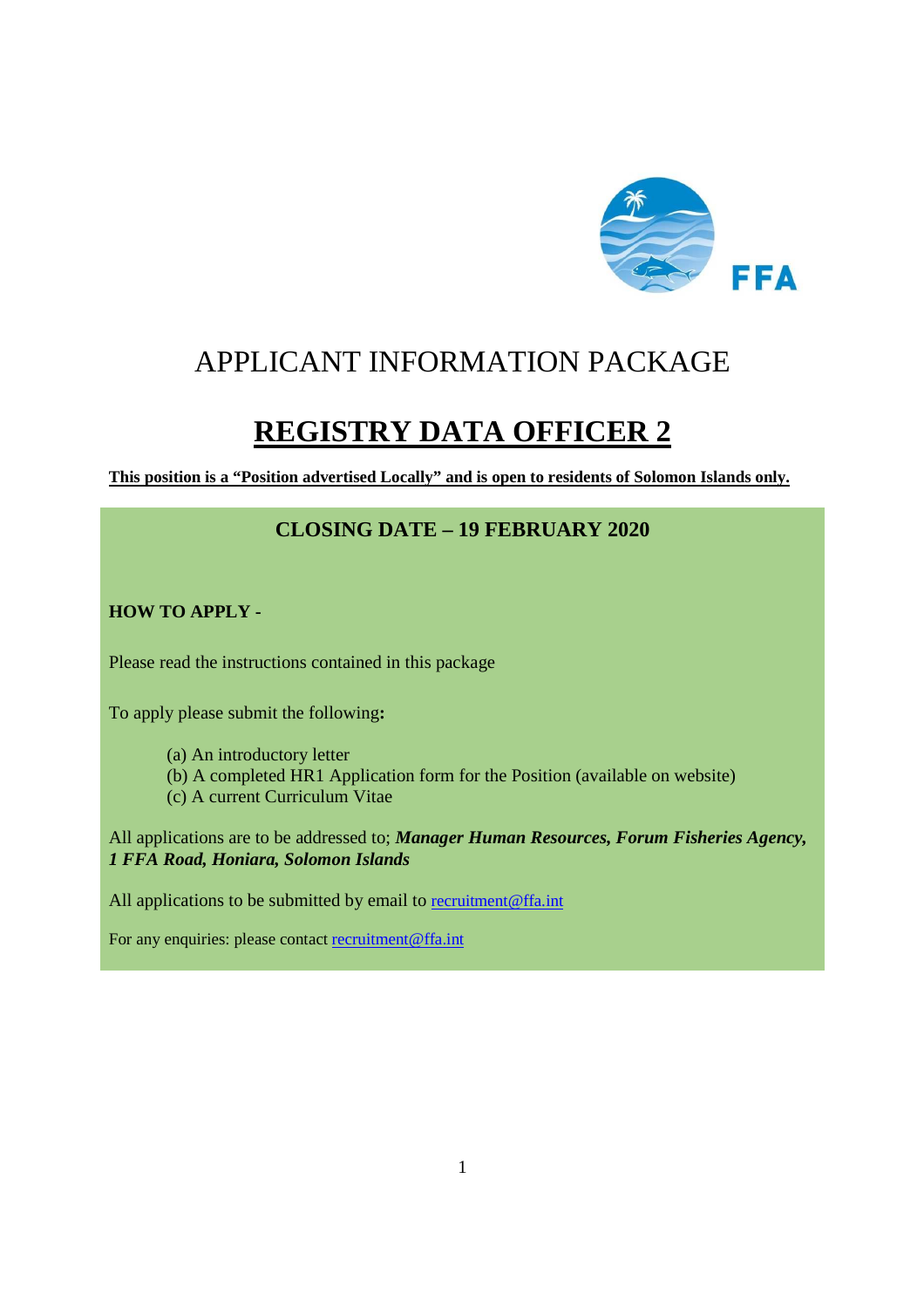## **Contents**

| 2. INFORMATION ABOUT THE FORUM FISHERIES AGENCY 3 |
|---------------------------------------------------|
|                                                   |
|                                                   |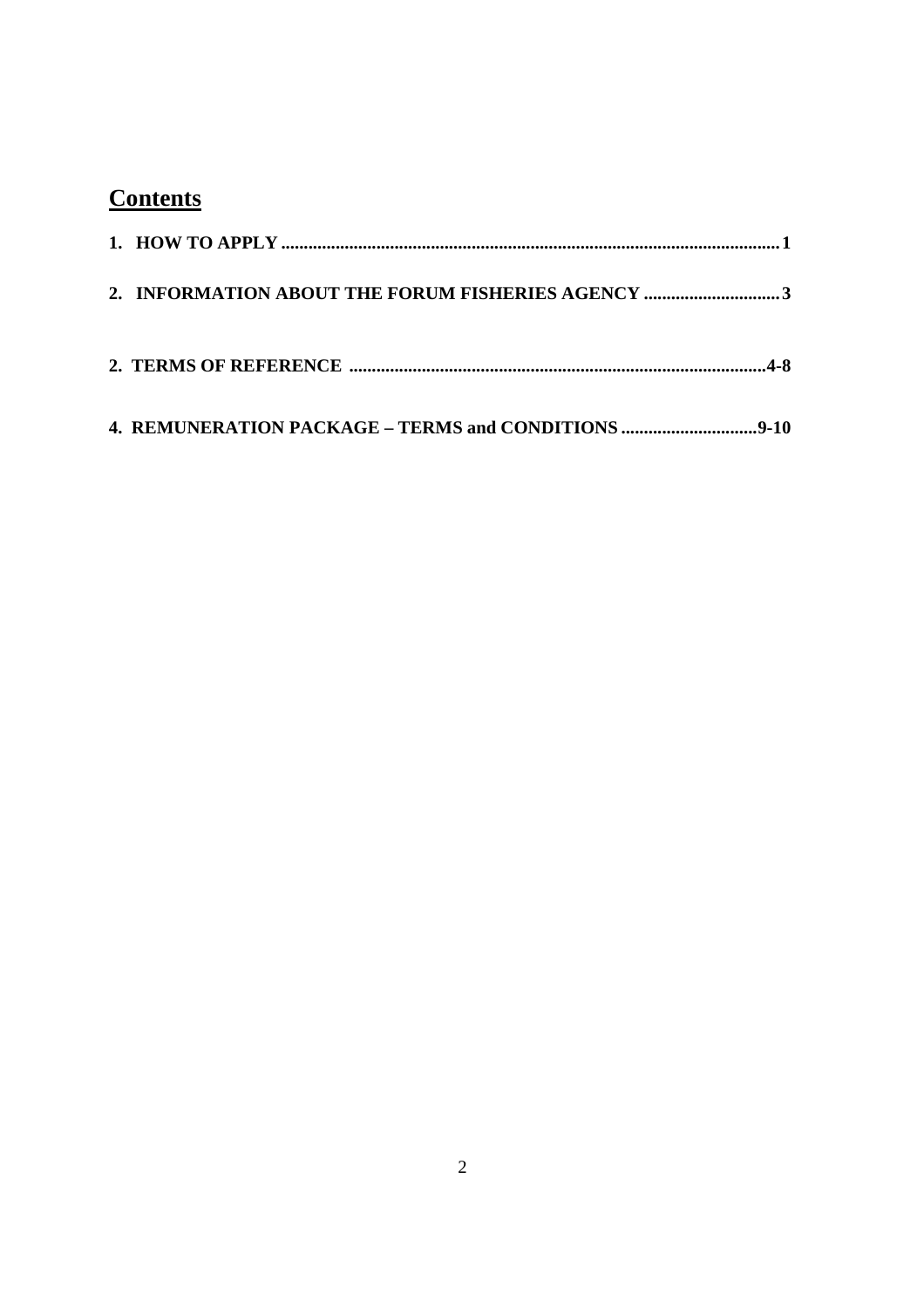## 2. **INFORMATION ABOUT THE FORUM FISHERIES AGENCY**

The information offered in this package is for information only and does not form part of the employment contract.

The Pacific Islands Forum Fisheries Agency (FFA) traces its origins to the South Pacific Forum meeting in Port Moresby in 1977 which adopted a Declaration on the Law of the Sea and the establishment of a regional fisheries agency and outlined its functions. In recent years FFA has been mandated to concentrate on the management and development of the tuna fishery in the Central and Western Pacific Ocean. The Agency is responsible for assisting its 17 members to coordinate sustainable tuna fishery management policies in their exclusive economic zone waters, and for promoting the development of their tuna fishery resources.

The 16 country members and 1 territory member of the FFA are Australia, Cook Islands, Federated States of Micronesia, Fiji, Kiribati, Marshall Islands, Nauru, New Zealand, Niue, Palau, Papua New Guinea, Samoa, Solomon Islands, Tokelau, Tonga, Tuvalu, and Vanuatu.

Under the 1979 FFA Convention, the FFA consists of the Forum Fisheries Committee (FFC) which is the governing body, and a Secretariat. The Secretariat, with a current establishment of approximately eighty-five positions, is organised into four divisions: Fisheries Management, Fisheries Development, Fisheries Operations, and Corporate Services. FFA is led by an executive management unit headed by the Director-General. In order to provide greater ministerial oversight of the fisheries sector the FFC Ministerial Meeting was established and was elevated to the highest policy making organ of the FFA.

The Vision of the Members of the Pacific Islands Forum Fisheries Agency is: "Our people will enjoy the highest levels of social and economic benefits for our people through the sustainable development of our fisheries resources."

The Mission of the Forum Fisheries Agency is: "To drive regional cooperation to create and enable the maximum long term social and economic benefit from the sustainable use of our shared offshore fishery resources"

The work of the Agency is delivered through two programs: Fisheries Management and Fisheries Development.

The Fisheries Management program assists FFA members to refine and maintain effective policy and legal frameworks to support the sustainable management of their tuna fisheries resources. Appropriate technical services are also provided under this program to support regional and subregional fishery management.

The Fisheries Development program assists FFA members with long term social, economic and development planning for the fisheries sector, in response to the Forum Leaders' call to identify ways to ensure greater returns from the sustainable use of fisheries resources.

The core operations of the Agency are funded by member and donor contributions from Member Governments. The Agency also receives funding from a variety of non-member donors and from cost recovery for services.

FFA is an equal opportunity employer with professional staff currently employed from Australia, Fiji, Kiribati, Federated States of Micronesia, New Zealand, Papua New Guinea, Samoa, Solomon Islands, Tonga, Tuvalu, Vanuatu and the USA, with staff attachments from Japan and Australia.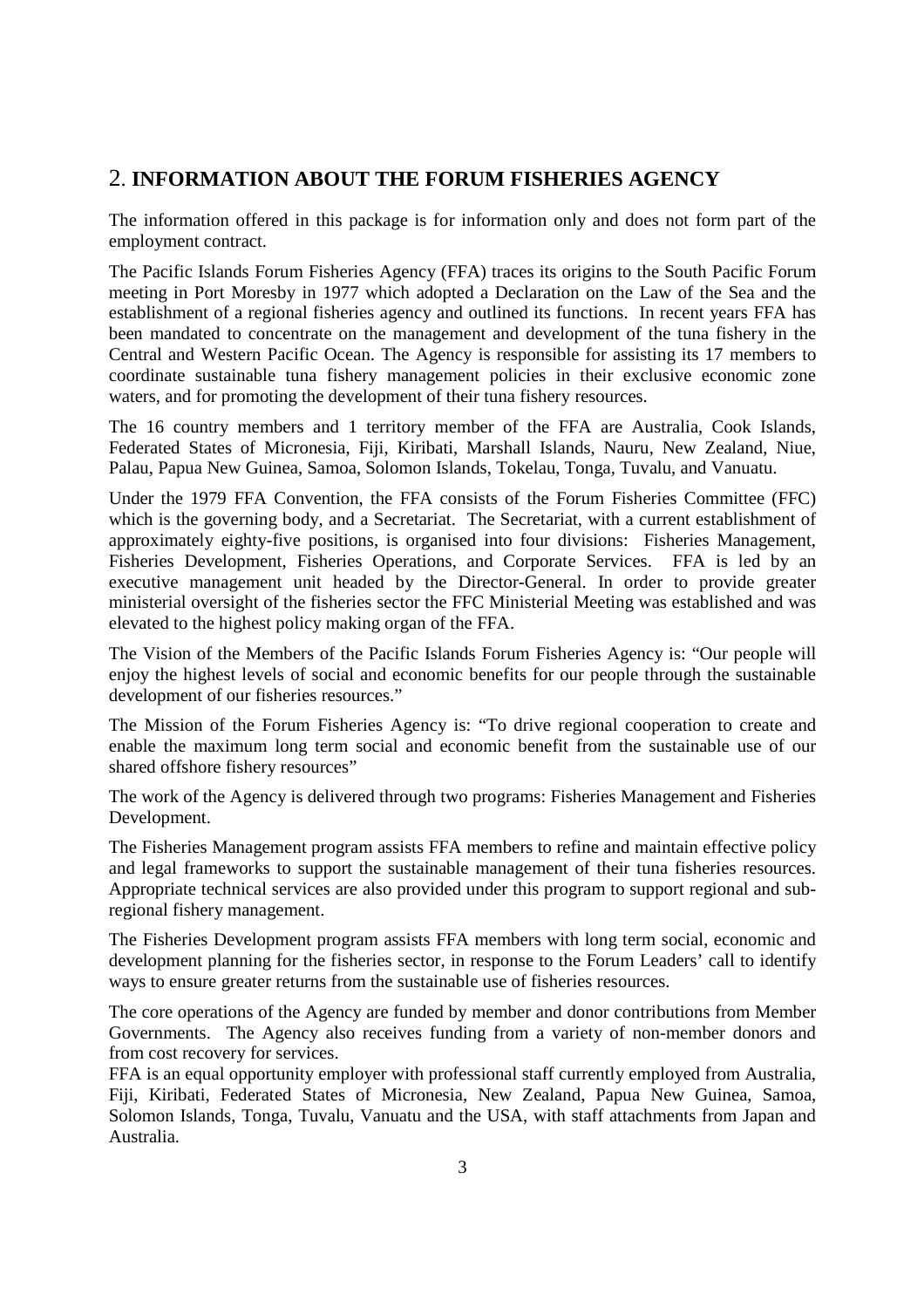#### **Terms of Reference**

#### **JOB DESCRIPTION**

| <b>Job Identification</b> |                                                                                                                                                                                                                                                                                                                                                                                        |
|---------------------------|----------------------------------------------------------------------------------------------------------------------------------------------------------------------------------------------------------------------------------------------------------------------------------------------------------------------------------------------------------------------------------------|
| Job Reference:            |                                                                                                                                                                                                                                                                                                                                                                                        |
| Job Title:                | Registry Data Officer 2 (RDO2) - Vessel Registration                                                                                                                                                                                                                                                                                                                                   |
| Work Unit:                | <b>Fisheries Operations</b>                                                                                                                                                                                                                                                                                                                                                            |
| Responsible To:           | <b>Manager Vessel Monitoring System</b>                                                                                                                                                                                                                                                                                                                                                |
| Responsible For:          | Nil                                                                                                                                                                                                                                                                                                                                                                                    |
| Job Purpose:              | This job exists to-:<br>Provide FFA Vessel Register services for the Vessel<br>$\bullet$<br>Monitoring System Unit. The position ensures the quality and<br>accuracy of data entry through managing data verification<br>procedures and ensures that all files and data are maintained<br>and archived according to prescribed policies and procedures<br>including confidential data. |
| Date:                     | 23 January 2020                                                                                                                                                                                                                                                                                                                                                                        |

#### **FFA's Vision and Mission**

#### **Vision of the Members of the Pacific Islands Forum Fisheries Agency**

Our people enjoying the greatest possible social and economic benefits from the sustainable use of offshore fisheries resources.

#### **Mission for the Pacific Islands Forum Fisheries Agency**

Empowering FFA Members to take collective and national action for the sustainable use of offshore fisheries resources.

FFA Strategic Plan 2020-2025

#### **Organisational Context**



#### **Key Result Areas**

This encompasses the following major functions or Key Result Areas

- 1. Vessel Registration
	- 2. Reporting
- 3. Communication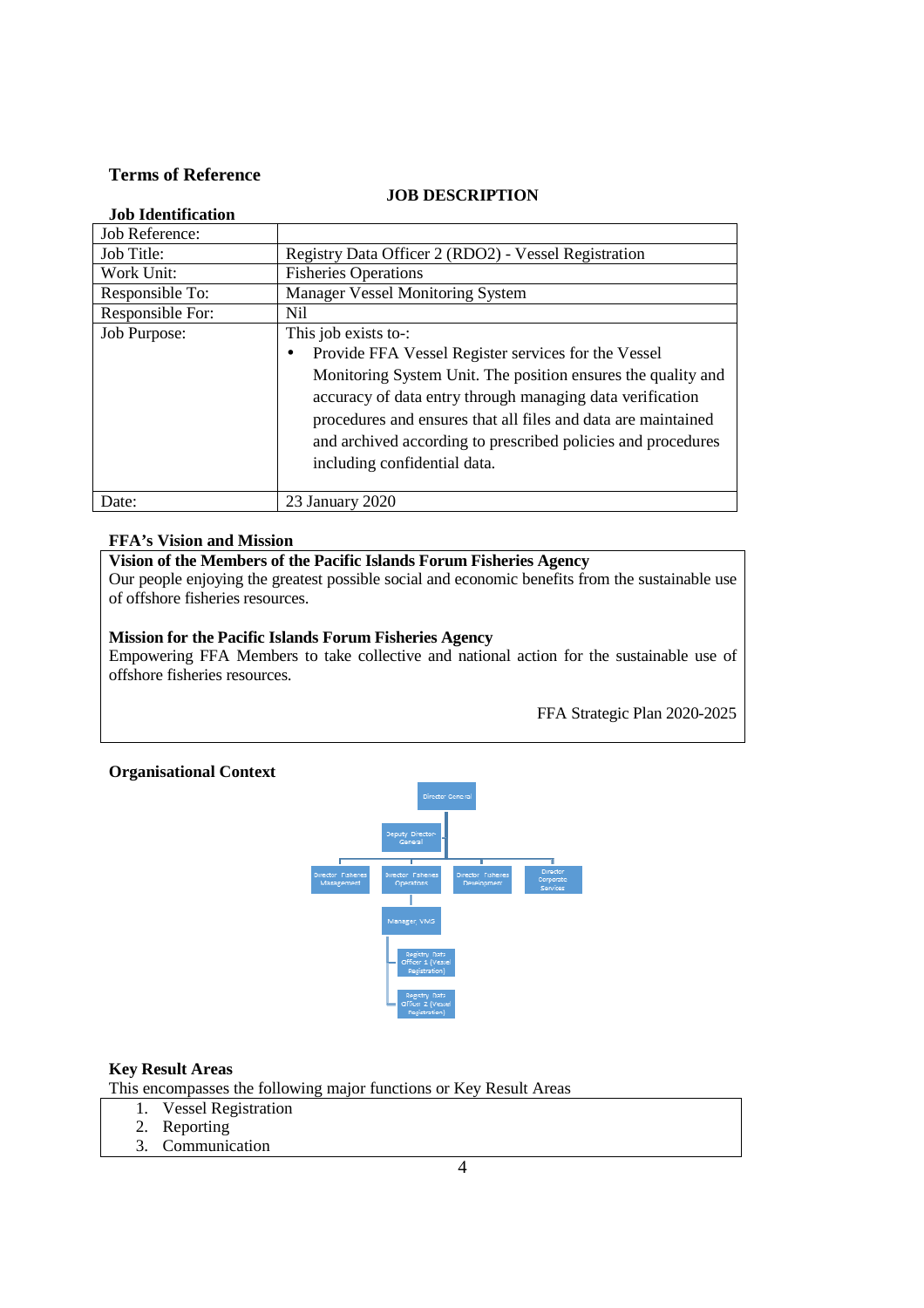### 4. Database and Information Management

#### The performance requirements of the Key Result Areas are broadly described below;

| is accountable for |                                                                                                                                                                                                                                                                                                                                                                                                                                                                                                              | and is successful when                                                                                                                                                                                                  |
|--------------------|--------------------------------------------------------------------------------------------------------------------------------------------------------------------------------------------------------------------------------------------------------------------------------------------------------------------------------------------------------------------------------------------------------------------------------------------------------------------------------------------------------------|-------------------------------------------------------------------------------------------------------------------------------------------------------------------------------------------------------------------------|
| 1.                 | <b>Vessel Registration</b>                                                                                                                                                                                                                                                                                                                                                                                                                                                                                   |                                                                                                                                                                                                                         |
| $\bullet$          | Check and ensure that FFA Vessel Registration<br>applications, fee transactions, FAO vessel marking<br>criteria and other prescribed requirements are fulfilled<br>before processing the Registration Applications.                                                                                                                                                                                                                                                                                          | Registrations of vessels<br>$\bullet$<br>comply with policies,<br>regulations and<br>procedures.                                                                                                                        |
|                    | Communicate in a timely manner by e-mail, telephone or<br>other means with fishing companies and/or vessel<br>owners/operators, to provide advice on the procedures<br>and requirements for vessel registration or problems<br>associated with applications received.<br>Liaise closely with Corporate Services in the process of<br>invoicing, receipting, reconciling and processing of<br>Vessel Registration fees.                                                                                       | Effective communication<br>$\bullet$<br>between FFA and clients<br>maintained.<br>Reconciliations carried<br>out on time.                                                                                               |
| 2.                 | <b>Reporting</b><br>Compile standard authorised reports on the status of<br>vessels on the FFA Vessel Register in response to<br>requests by FFA Members, FFA Executive<br>Management, FFA Divisions and appropriate<br>regional and International Organisations.                                                                                                                                                                                                                                            | Reports submitted on<br>time and responds to<br>clients' needs.                                                                                                                                                         |
| <b>3.</b>          | Communication<br>Disseminate regularly via appropriate means the<br>updated listing of vessels in Good Standing on the<br>FFA Vessel Register to FFA Members and<br>authorised organisations and personnel.                                                                                                                                                                                                                                                                                                  | FFA Members and<br>other stakeholders are<br>aware of vessel<br>listings.                                                                                                                                               |
|                    | 4. Database and Information Management<br>Maintain the quality, accuracy and timeliness of data<br>inputs to the FFA Vessel Register database.<br>Maintain an orderly and easily accessible system to<br>file correspondence relating to registration<br>applications, vessel photographs and other vessel<br>data and information.<br>Report on any deficiency of the database systems<br>with recommendations for remedial actions for<br>improvements.<br>Assist other officers in the unit on the vessel | High quality data and<br>data is useful for<br>decision making<br>purposes on the areas<br>recorded.<br>Information is<br>accessible and useful<br>for the Unit's<br>purposes.<br>Databases are<br>appropriate for data |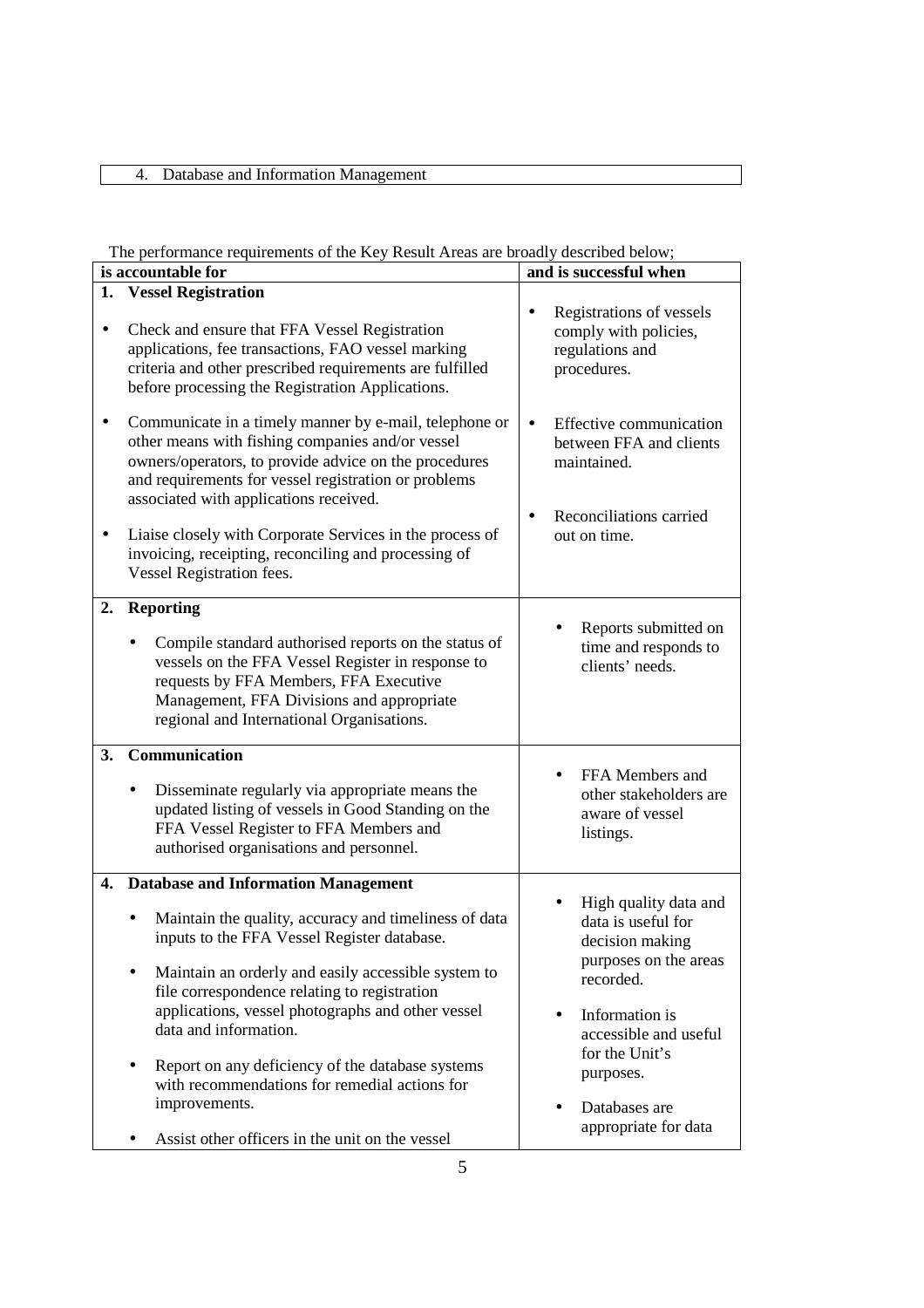| is accountable for                                                                                                                                                      | and is successful when |
|-------------------------------------------------------------------------------------------------------------------------------------------------------------------------|------------------------|
| registration process and provide training where<br>necessary.                                                                                                           | recording purposes.    |
| As required, assist with the maintenance,<br>$\bullet$<br>management and data entry of other Information<br>Management systems in the Fisheries Operations<br>Division. |                        |

#### **Note:**

The above performance requirements are provided as a guide only. The precise performance measures for this job will need further discussion between the jobholder and supervisor as part of the performance development process.

#### **Work Complexity**

The most challenging duties typically undertaken-;

- Ensuring that vessel registration applications are completed according to prescribed procedures and appropriate fee has been received.
- Verification of data entered requiring lengthy periods of due care and attention to the details.
- Although the duties/tasks may seem monotonous at times, but these will become more challenging as online systems with automated functionalities are implemented and will keep the jobholder fully occupied.

| Key internal and/or external contacts                                                                                                                                                        | <b>Nature of Contact most typical</b>                                                                                                                 |  |
|----------------------------------------------------------------------------------------------------------------------------------------------------------------------------------------------|-------------------------------------------------------------------------------------------------------------------------------------------------------|--|
| <b>External</b>                                                                                                                                                                              |                                                                                                                                                       |  |
| FFA Member country officers<br>$\bullet$<br><b>Vessel Operators/Fishing companies</b><br><b>External Organisations.</b><br>$\bullet$<br>Authorised MTU installers.<br><b>FFA</b> Consultants | Request information on the status of<br>vessel registration and provide<br>information on the procedures and<br>requirements for vessel registration. |  |
|                                                                                                                                                                                              | Provide information on the updated<br>$\bullet$<br>vessel listing and Certificate of<br>Registration.                                                 |  |
| <b>Internal</b>                                                                                                                                                                              |                                                                                                                                                       |  |
| Director Fisheries Operation                                                                                                                                                                 | Receive instructions and directions<br>and provide information when                                                                                   |  |
| Manager Vessel Monitoring System.<br>$\bullet$                                                                                                                                               | required                                                                                                                                              |  |
| <b>Surveillance Operation Officers</b>                                                                                                                                                       | Receive instructions and directions<br>$\bullet$<br>and provide information/progress<br>reports of work when required                                 |  |
| FFA Executive and Management                                                                                                                                                                 | Provide information on a request<br>٠<br><b>basis</b>                                                                                                 |  |
| Corporate Services                                                                                                                                                                           | Receive and provide information on<br>reconciliations                                                                                                 |  |

### **Functional Relationships & Relationship Skills:**

#### **Level of Delegation**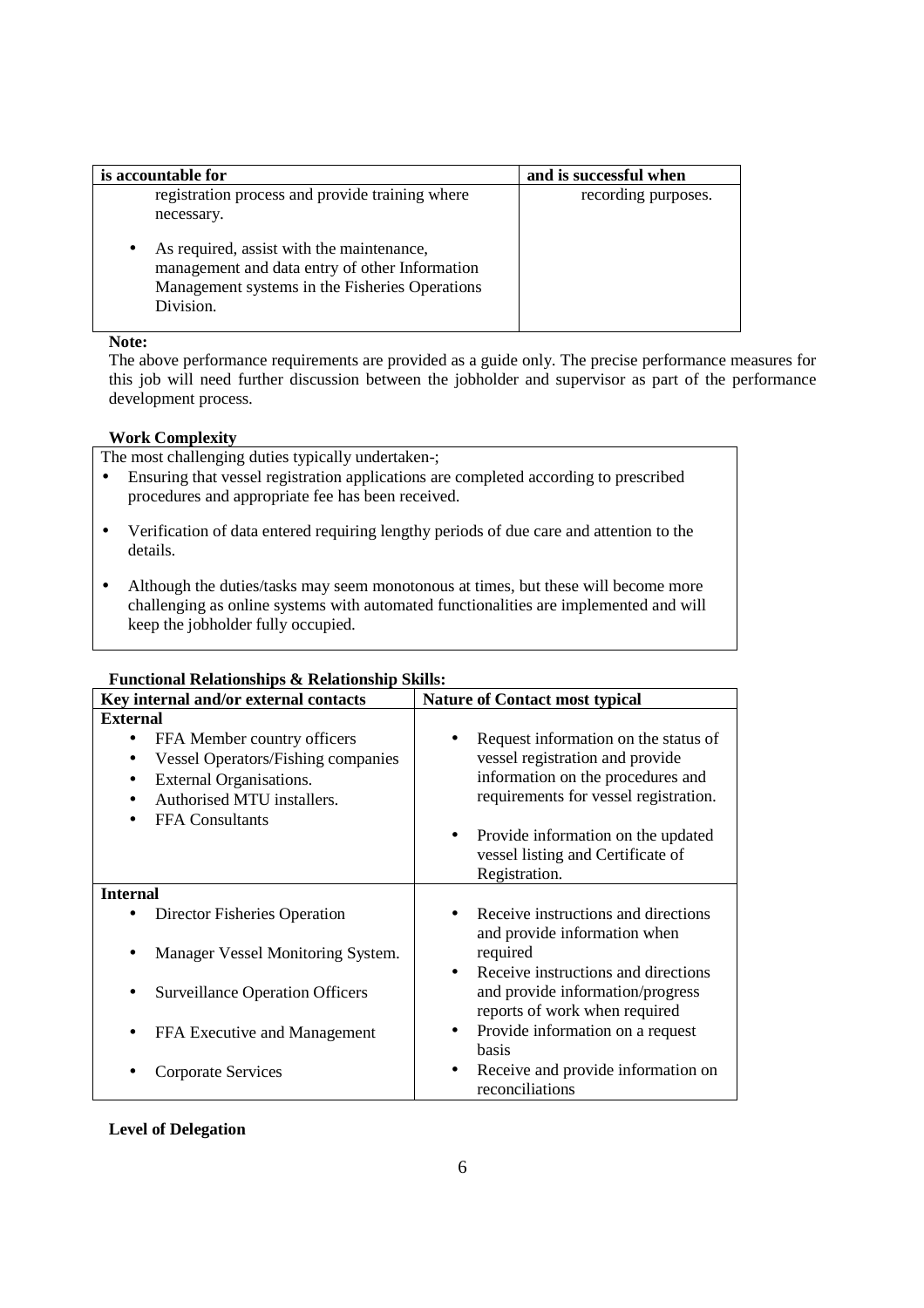#### The jobholder:

- The jobholder will carry out activities within the defined standard procedures with very minimum supervision.
- Guidance and advice is provided by the Manager Vessel Monitoring System or Divisional Director.
- The jobholder will report to the Manager VMS or Divisional Director on any complex issues arising from the performance of duties.

#### **Person Specification**

| <b>Essential</b>                                                                                                                                                                                                                                                                                                                                                                                                                          | <b>Desirable</b>                                                                 |
|-------------------------------------------------------------------------------------------------------------------------------------------------------------------------------------------------------------------------------------------------------------------------------------------------------------------------------------------------------------------------------------------------------------------------------------------|----------------------------------------------------------------------------------|
| <b>Qualification:</b><br>Minimum qualification of a Diploma in<br>$\bullet$<br>Computing/Information Management or relevant<br>field.                                                                                                                                                                                                                                                                                                     | Knowledge<br>Basic knowledge of a<br>wide range of<br>databases and its<br>uses. |
| <b>Experience</b>                                                                                                                                                                                                                                                                                                                                                                                                                         |                                                                                  |
| At least 2 years' experience in related fields.<br>Experience with Information Management Systems.<br>$\bullet$<br>Experience or working knowledge of Vessel<br>Registration procedures and requirements.<br><b>Skills</b><br>Customer Service Skills.<br>Demonstrated ability to maintain confidentiality in<br>handling of all information.<br>Report writing skills.<br>Analytical skills to be able to do simple analysis of<br>data. |                                                                                  |
| Knowledge                                                                                                                                                                                                                                                                                                                                                                                                                                 |                                                                                  |
| Sound knowledge of e-filing and data management.                                                                                                                                                                                                                                                                                                                                                                                          |                                                                                  |

This section is designed to capture the expertise required for the role at a 100% fully effective level. (This does not necessarily reflect what the current jobholder has). This may be a combination of knowledge/experience, qualifications or equivalent level of learning through experience or key skills, attributes or specific competencies.

#### **Key Skills/Attributes/Job Specific Competencies**

The following levels would typically be expected for the 100% fully effective level:

| <b>Expert Level</b>            | Understanding the role of Registry<br>Data Officer 2 within FFA and across<br>Member countries.                                                     |
|--------------------------------|-----------------------------------------------------------------------------------------------------------------------------------------------------|
| <b>Advanced Level</b>          | Excellent knowledge of Information<br>Management Systems.<br>Excellent knowledge of FFA work<br>programs and it interface with<br>member countries. |
| <b>Working Knowledge Level</b> | Knowledge of Member countries                                                                                                                       |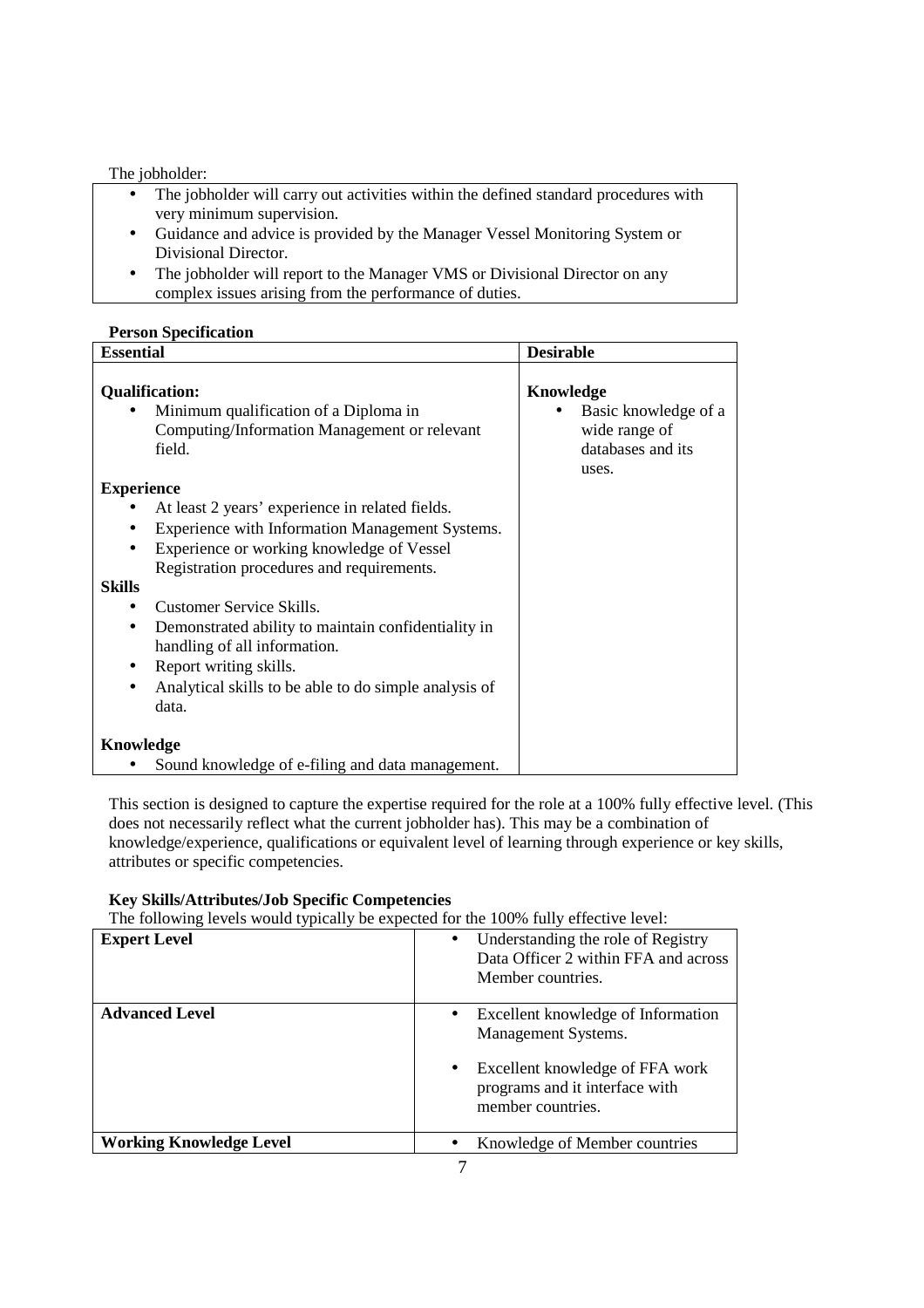|           | registration requirements, policies,<br>guidelines. |
|-----------|-----------------------------------------------------|
| Awareness | The role of FFA in the Region.                      |

#### **Key Behaviours**

*All employees are measured against the following Key Behaviours as part of Performance Development* 

- Commitment/Personal Accountability
- Professional/Technical Expertise
- Teamwork
- Customer Focus
- Effective Communications & Relationships
- Leadership
- Coaching and Development (for Managers only)
- Strategic Perspective (for Managers only)

#### **Personal Attributes**

- Relevant Qualifications
- Excellent Analytical Skills
- Excellent Communication Skills
- Results orientation
- Ability to manage and work well in multi-disciplinary and multi-cultural teams.
- Ability to work in an organized and systematic manner.
- Ability to transfer information/knowledge to a non-technical audience
- Recognizes and responds appropriately to the ideas, interests and concerns of others
- Builds trust and engenders morale by displaying open, transparent and credible behaviour
- Respects individual/ cultural differences
- Utilizes diversity to foster teamwork
- Ensures others understanding of, involvement in, adaptation to a change process

#### **Change to Job Description:**

From time to time it may be necessary to consider changes in the job description in response to the changing nature of our work environment-including technological requirements or statutory changes. Such change may be initiated as necessary by your Director. This Job Description may also be reviewed as part of the preparation for performance planning for the annual performance cycle.

#### **Approved:**

Manager/Supervisor Date:

Employee Date: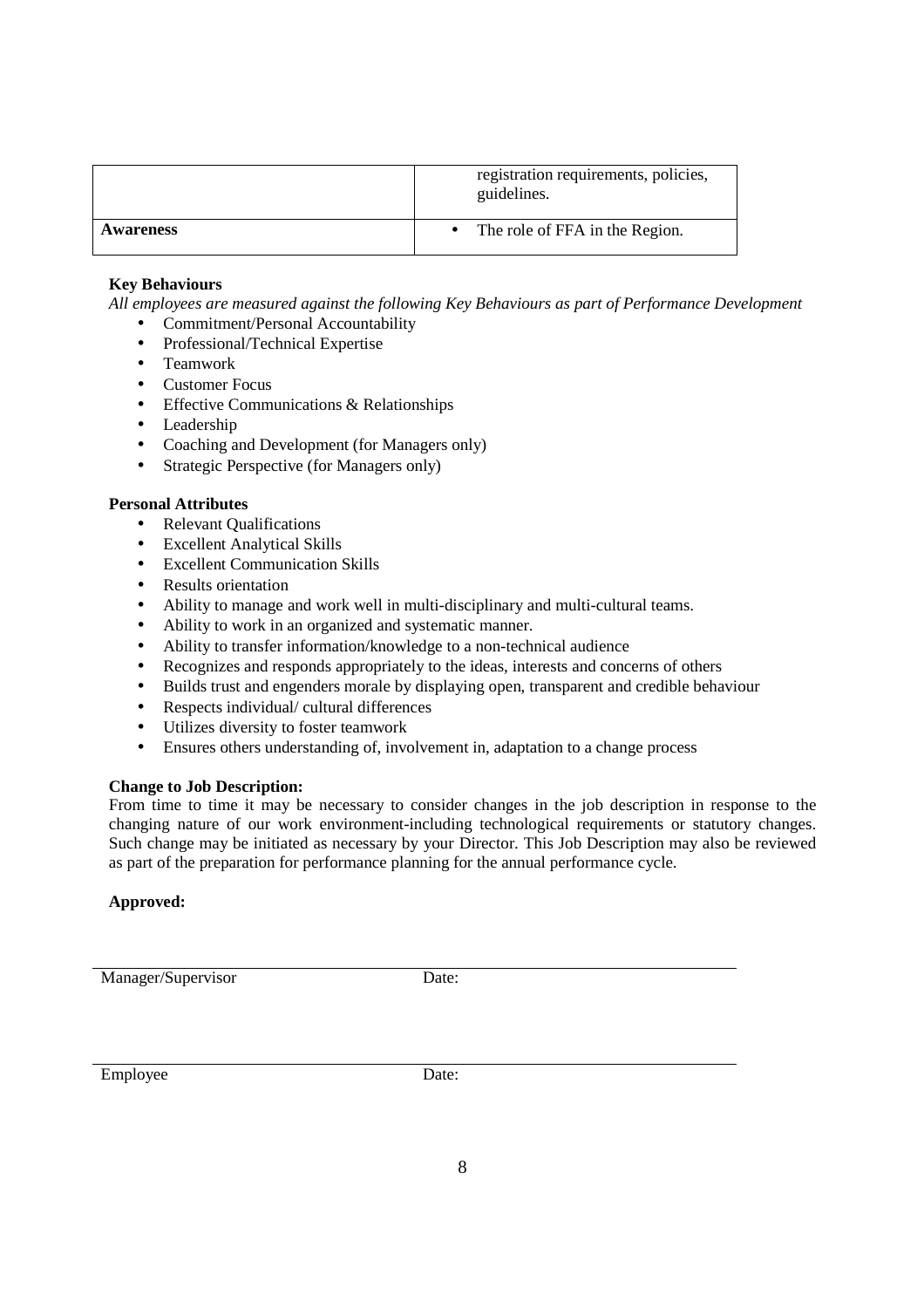## **4. REMUNERATION PACKAGE – TERMS AND CONDITIONS**

|                                   | Appointment is for a term of four years and may be renewable                                                                                                                                                                                                                                                                                                                                                                                                |
|-----------------------------------|-------------------------------------------------------------------------------------------------------------------------------------------------------------------------------------------------------------------------------------------------------------------------------------------------------------------------------------------------------------------------------------------------------------------------------------------------------------|
| <b>Duration:</b>                  | for a further term(s) based on the needs of FFA at the time, its                                                                                                                                                                                                                                                                                                                                                                                            |
|                                   | funding situation and proven merit and work performance.                                                                                                                                                                                                                                                                                                                                                                                                    |
| Grade:                            | Appointment will be at Band 5 of FFA's authorised salary                                                                                                                                                                                                                                                                                                                                                                                                    |
|                                   | scale for locally advertised positions.                                                                                                                                                                                                                                                                                                                                                                                                                     |
| Salary:                           | The basic salary range for this position is;                                                                                                                                                                                                                                                                                                                                                                                                                |
|                                   | <b>Band 5</b>                                                                                                                                                                                                                                                                                                                                                                                                                                               |
|                                   | Min.SBD\$60,027 Midpt. SBD75,034 Max. SBD90,041                                                                                                                                                                                                                                                                                                                                                                                                             |
|                                   | Commencing salary is normally at 85% of the midpoint of the<br>Band. The Director General may appoint at a higher level of the<br>bottom half of the salary range if circumstances justify.                                                                                                                                                                                                                                                                 |
| Term:                             | Appointment is subject to a satisfactory medical examination, as<br>well as a 6 months' probationary period. The probationary<br>period may be varied by the Director General.<br>An appointment is terminated by (i) completion of term of<br>contract (ii) one month's notice by either party (iii) without<br>notice by either party paying one month salary in lieu of notice<br>or (iv) dismissed with or without notice as a disciplinary<br>measure. |
| <b>Superannuation</b>             | FFA will make superannuation payment as required by the laws<br>of Solomon Islands.                                                                                                                                                                                                                                                                                                                                                                         |
| <b>Insurance:</b>                 | Limited cover for Personal Accident, Life, and Medical &<br>Repatriation Insurance are provided. Reasonable family<br>medical (including medical repatriation), dental and optical<br>expenses are met.                                                                                                                                                                                                                                                     |
| <b>Annual Leave:</b>              | 22 working days per annum                                                                                                                                                                                                                                                                                                                                                                                                                                   |
| <b>Sick Leave</b>                 | 36 working days per annum.                                                                                                                                                                                                                                                                                                                                                                                                                                  |
| <b>Other</b>                      | Provisions also exist for family, compassionate, maternity, and<br>special (without pay) leave                                                                                                                                                                                                                                                                                                                                                              |
| <b>Public</b><br><b>Holidays:</b> | In accordance with Solomon Islands public holidays.                                                                                                                                                                                                                                                                                                                                                                                                         |
| Leave                             | Entitled to one return fare a year to their home island for<br>themselves, spouse and dependent children providing they do<br>not already enjoy such an entitlement from another source.                                                                                                                                                                                                                                                                    |